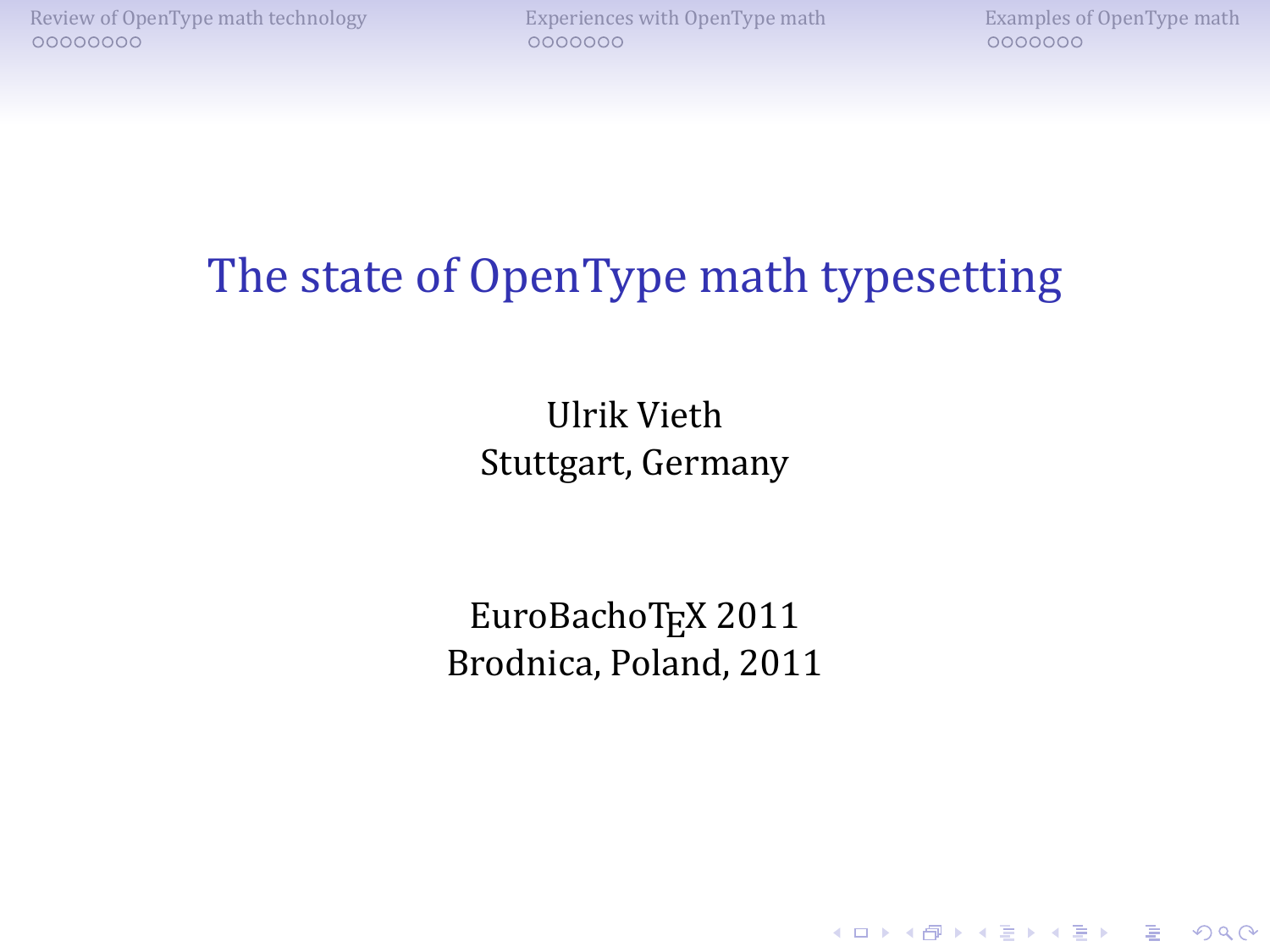[Review of OpenType math technology](#page-2-0)<br>  $\begin{array}{ccc}\n\text{Experiences with OpenType math} \\
\text{OOOOOOO} \\
\text{OOOOOOO} \\
\end{array}$  $\begin{array}{ccc}\n\text{Experiences with OpenType math} \\
\text{OOOOOOO} \\
\text{OOOOOOO} \\
\end{array}$  $\begin{array}{ccc}\n\text{Experiences with OpenType math} \\
\text{OOOOOOO} \\
\text{OOOOOOO} \\
\end{array}$ 

KOD KA TERKER E VAQ

### Overview of this talk

- Review of OpenType math support
	- Technology review: Unicode and OpenType math
	- Available support in engines, macros, fonts
- Experiences with OpenType math support
	- Known problems in engines, macros, fonts
	- Workarounds and Solutions
- Samples of OpenType math typesetting
	- Choices of test platforms
	- Choices of OTF math fonts
	- Examples of math typesetting
- Summary and Conclusions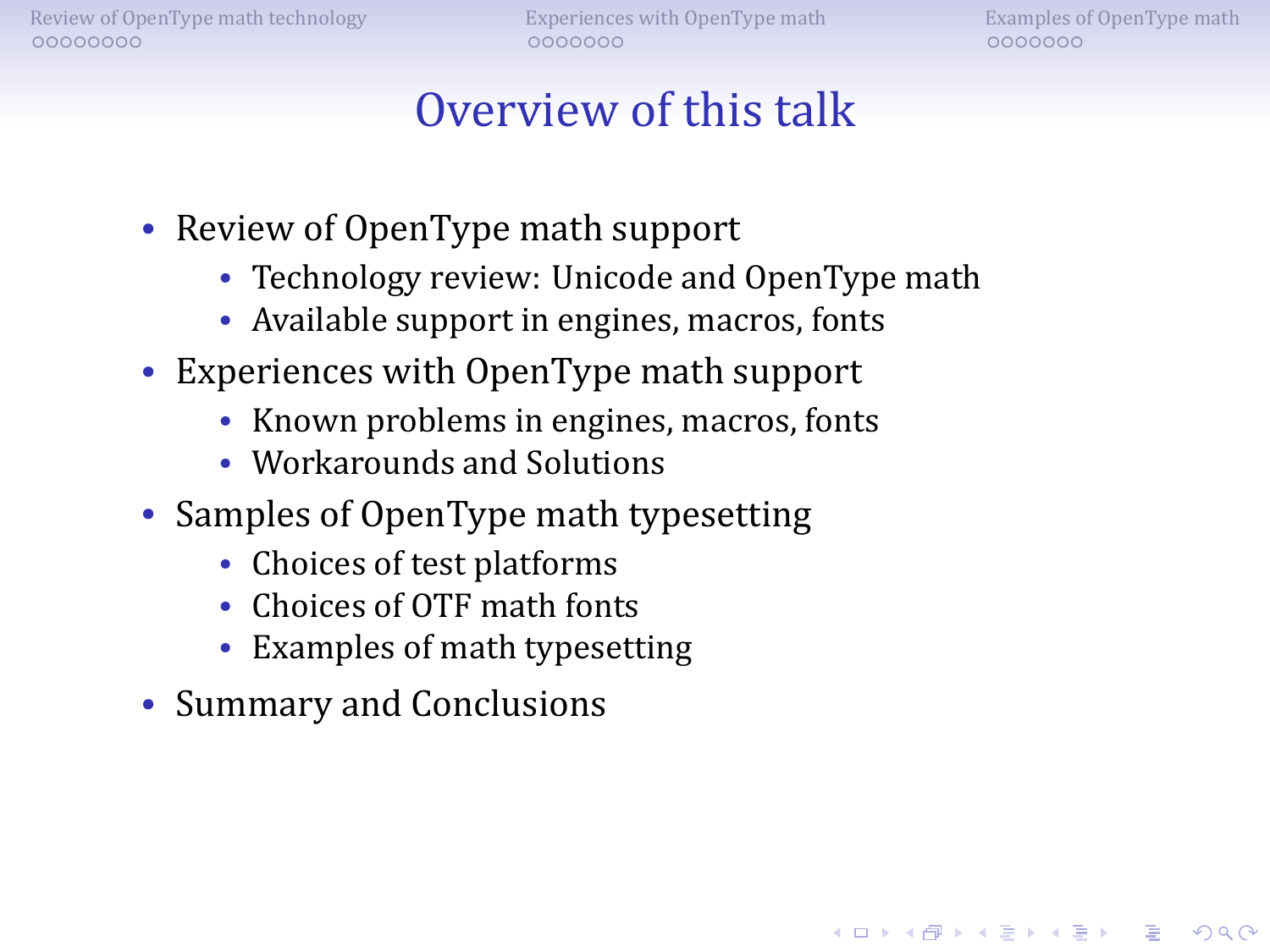# Technology Review: Unicode math

- What ist Unicode?
	- encoding standard for (input) characters and symbols
- What is Unicode math?
	- addition of math symbols and alphabets to Unicode
	- coordinated by STIX group of publishers (late 1990s)
- <span id="page-2-0"></span>• What does Unicode math provide?
	- hundreds of math symbols added to slots U+2xxx
	- dozens of math alphabets added to slots U+1Dxxx
	- size variants of math symbols are *not* encoded: different size, same symbol  $\Rightarrow$  same meaning
	- font variants of math alphabets *are* encoded: different font, same letter  $\Rightarrow$  different meaning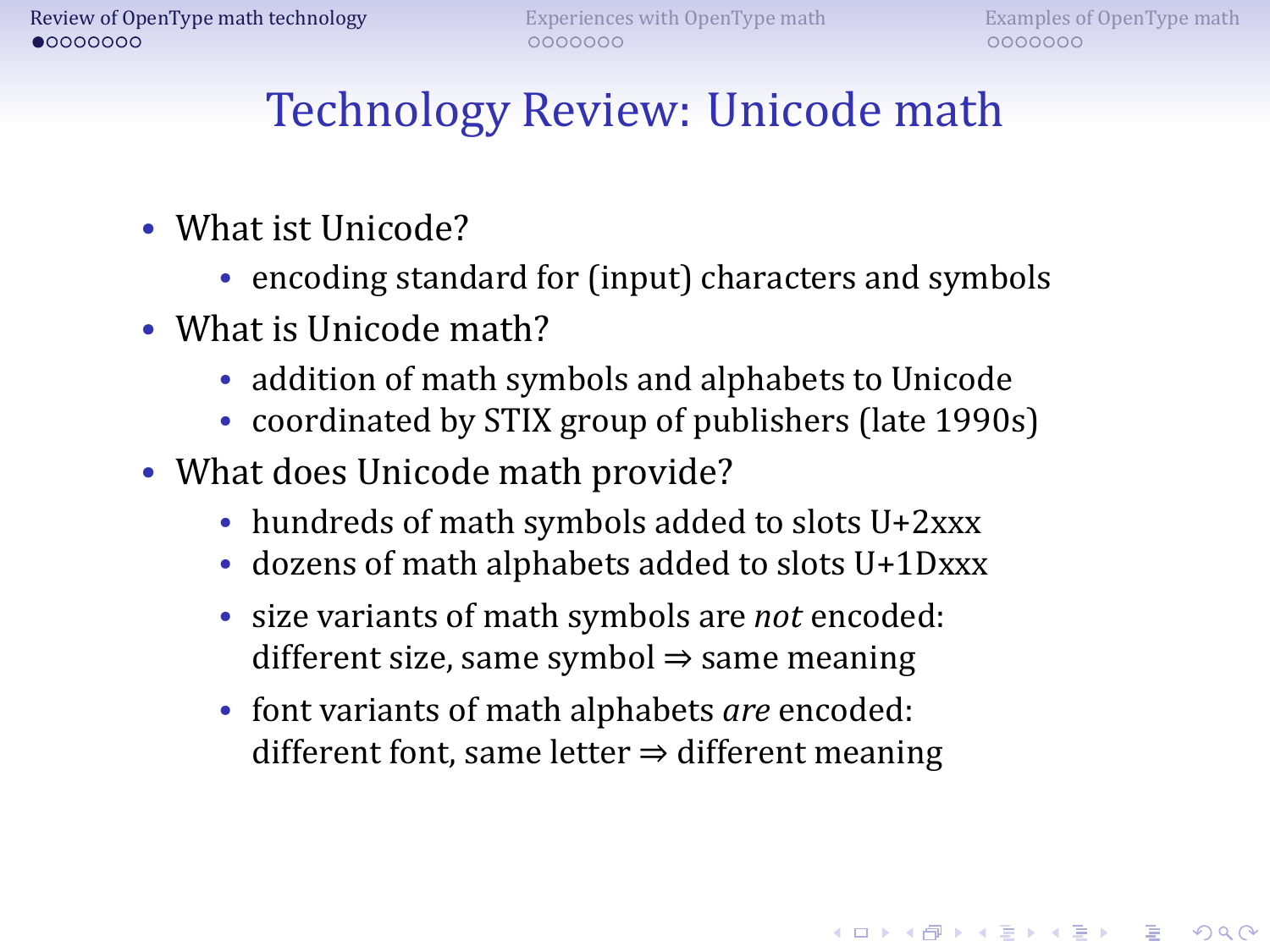# Technology Review: OpenType math

- What ist OpenType?
	- font technology for (output) glyphs and symbols
	- developed by Adobe (PostScript) and MS (TrueType)
- What is OpenType math?
	- addition of MATH table to OpenType font format
	- developed for MS Ofice 2007 (experimental)
- What does OpenType math provide?
	- global font metrics for spacing of math formulas
	- glyph metrics for positioning of math accents
	- lookups for horizontal/vertical variants/constructions
	- base glyphs addressed by Unicode slots
	- variant glyphs addressed through lookups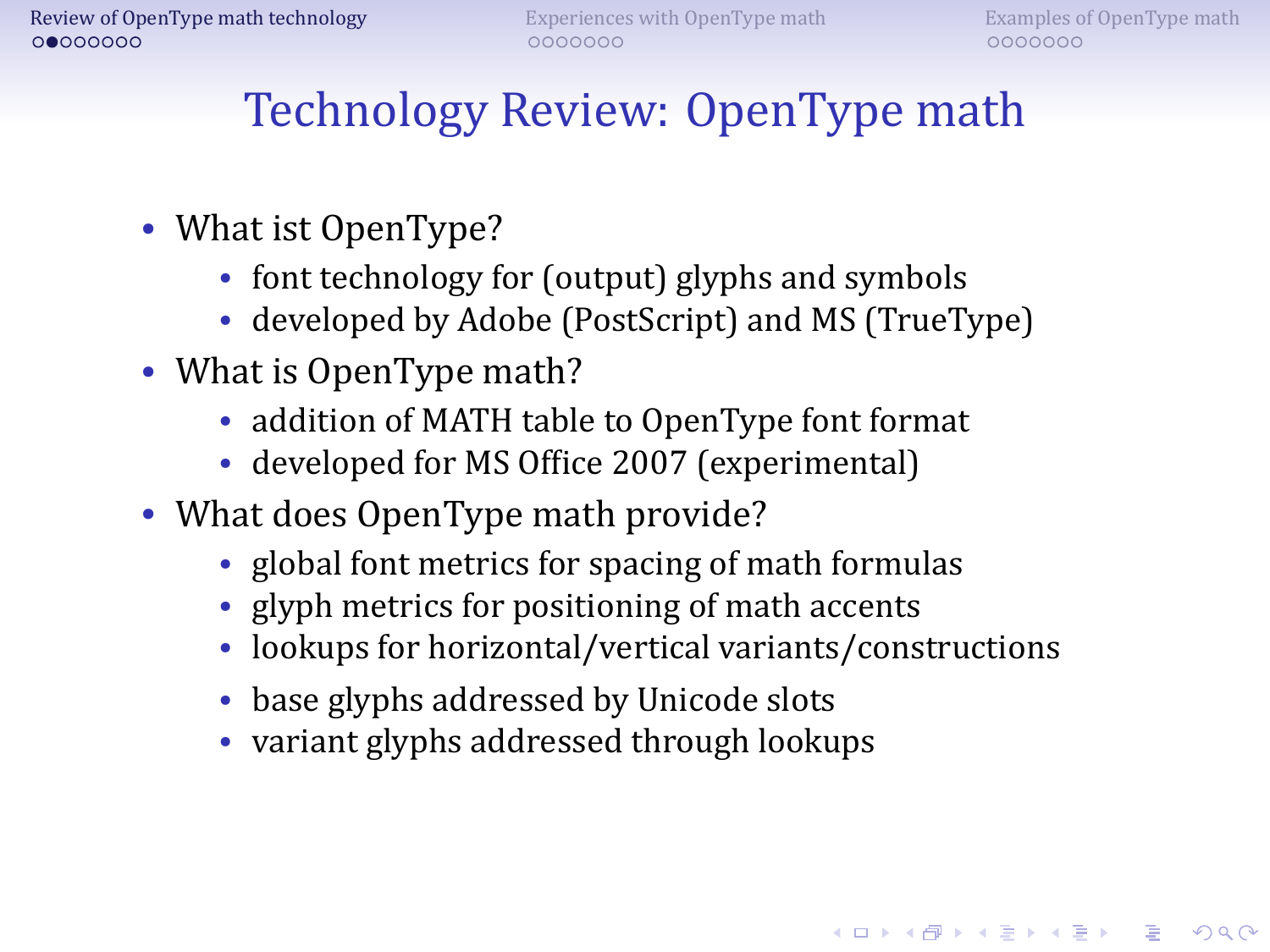**KORK ERKER IN SACK** 

# Engine support for OpenType math

- MS Office 2007, 2010
	- reference implementation of OpenType math
	- some generalizations of concepts from T<sub>F</sub>X
- $XeT_FX$ 
	- support for OpenType math since XeT<sub>E</sub>X 0.97 (2007)
	- uses mapping of OpenType to T<sub>F</sub>X parameters
	- makes limited use of OpenType math features
- $LuaT_FX$ 
	- support for OpenType math since LuaT<sub>EX</sub> 0.40 (2009)
	- $\bullet$  uses combined set of OpenType and T<sub>E</sub>X parameters
	- aims to provide full support of OpenType math features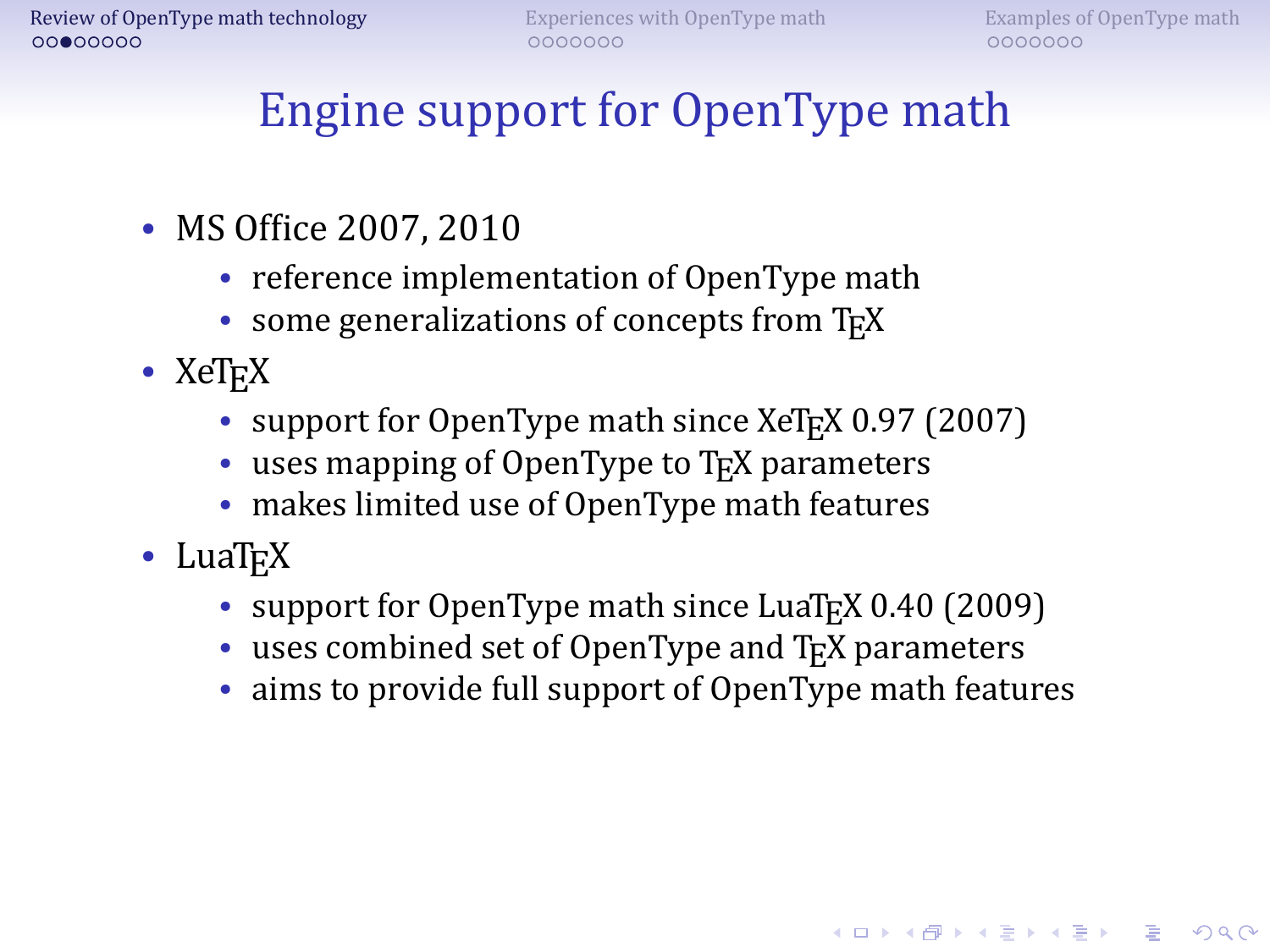# Macro support for OpenType math

- XeT<sub>E</sub>X or LuaT<sub>E</sub>X (generic)
	- only primitive support for OpenType math
	- no high-level support for OpenType math
	- luaotfload for low-level font loading (LuaT<sub>E</sub>X)
- XeLaT<sub>F</sub>X or LuaLaT<sub>F</sub>X
	- fontspec for high-level text font selection
	- unicode-math for math font selection
	- expl3 for intermediate macro layers
	- luaotfload for low-level font loading (LuaT $FX$ )
- ConT<sub>E</sub>Xt Mk IV
	- support for OpenType math since LuaTEX 0.40
	- font-otf. lua for low-level font loading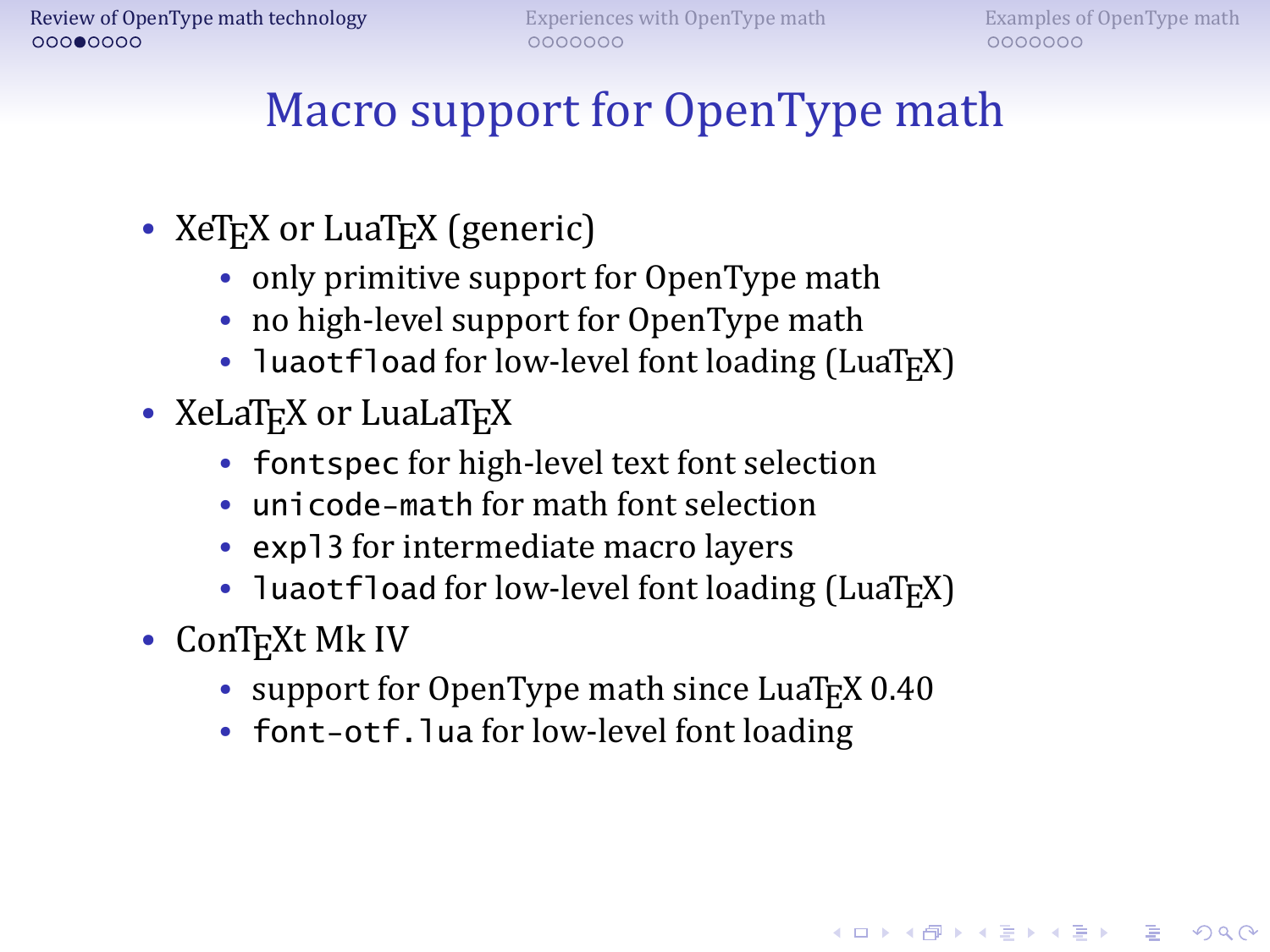# Font support for OpenType math (I)

Fonts (more or less) ready for production:

- Cambria Math
	- shipped with MS Ofice 2007, 2010, Windows 7
	- reference implementation of OpenType math font
- Asana Math (Apostolos Syropoulos)
	- Palatino-like font derived from pxfonts
	- available from CTAN, included in TFX Live 2010
- XITS Math (Khaled Hosny)
	- Times-like font derived from STIX Fonts 1.0
	- available from CTAN, included in TFX Live 2010
- Latin Modern Virtual (Hans Hagen)
	- virtual OpenType font, only for ConT<sub>E</sub>Xt Mk IV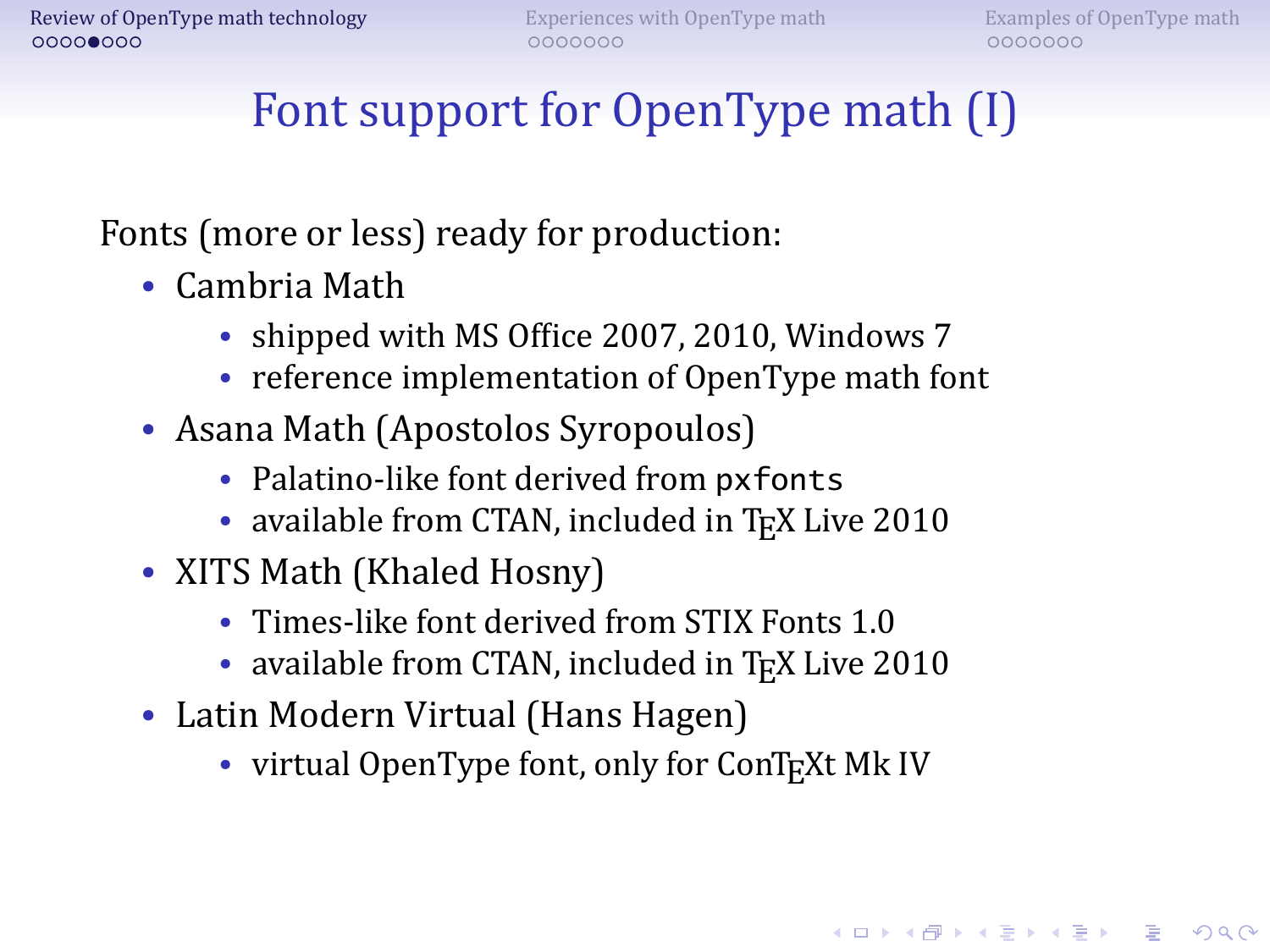**KORK ERKER IN SACK** 

# Font support for OpenType math (II)

#### Fonts under development:

- Neo Euler (Hermann Zapf, Khaled Hosny)
	- derived from redesign of AMS Euler
	- development supported by DANTE
- Lucida Math (Bigelow & Holmes, Khaled Hosny)
	- derived from redesign of Lucida family
	- development supported by TUG
- Latin Modern, TEX Gyre Math (GUST Foundry)
	- developed with MetaPost / MetaType 1
	- development supported by various LUGs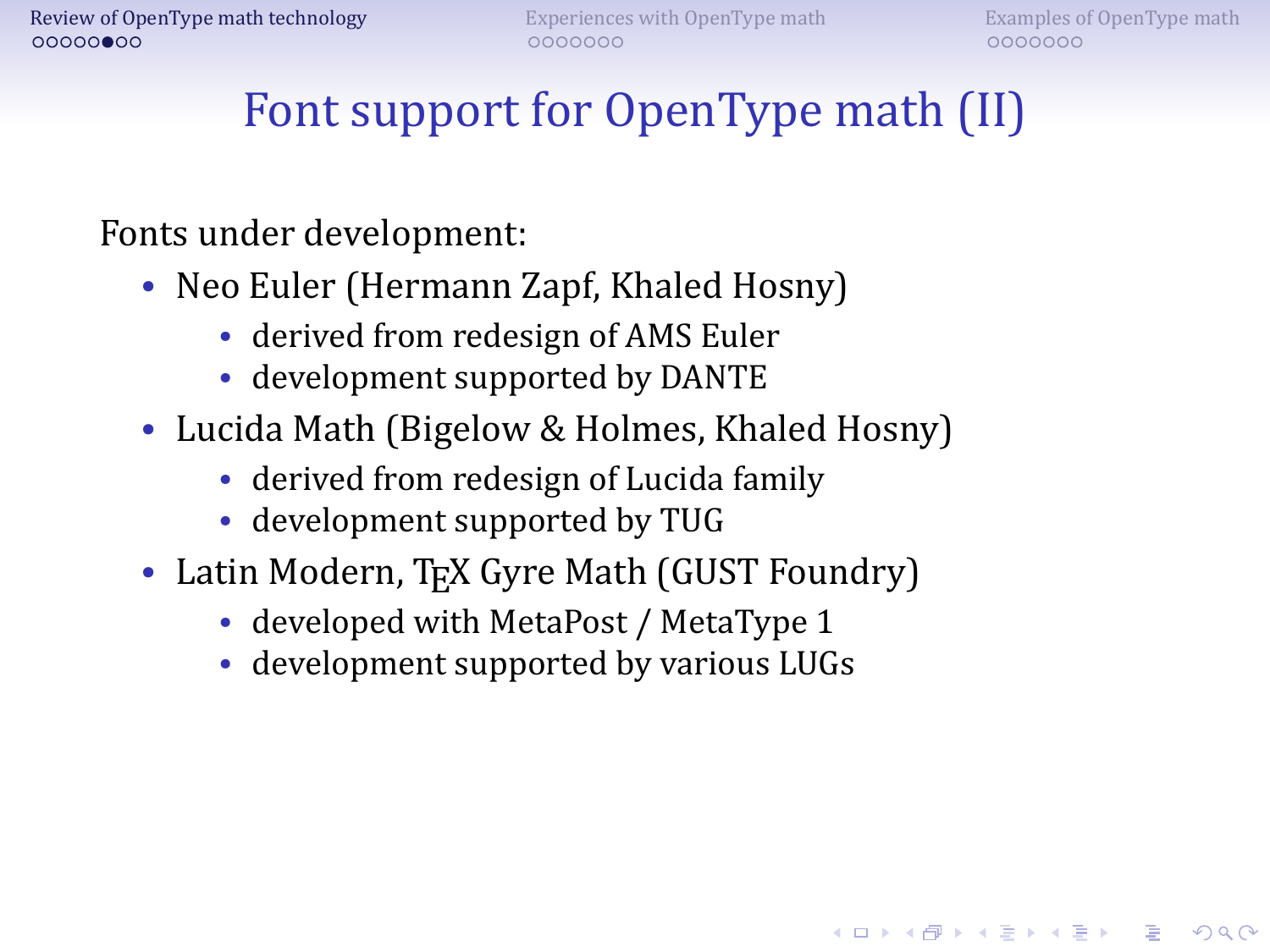# How to use OpenType math (I)?

- ConT<sub>E</sub>Xt Mk IV
	- support for OpenType math in ConT<sub>E</sub>Xt kernel
	- predefined typescripts for Cambria, Asana, XITS, etc.
	- additional typescripts can be loaded as needed

\usetypescript[cambria] \setupbodyfont[cambria,10pt]

- LuaLaT<sub>E</sub>X +  $X$ eLaT<sub>E</sub>X
	- support by fontspec + unicode-math packages
	- no predefined font sets, fonts loaded on demand
	- configuration options to customize math style, etc.

\documentclass{article}

\usepackage{fontspec,unicode-math}

\setromanfont[Ligatures=TeX]{Cambria}

\setmathfont[math-style=TeX]{Cambria Math}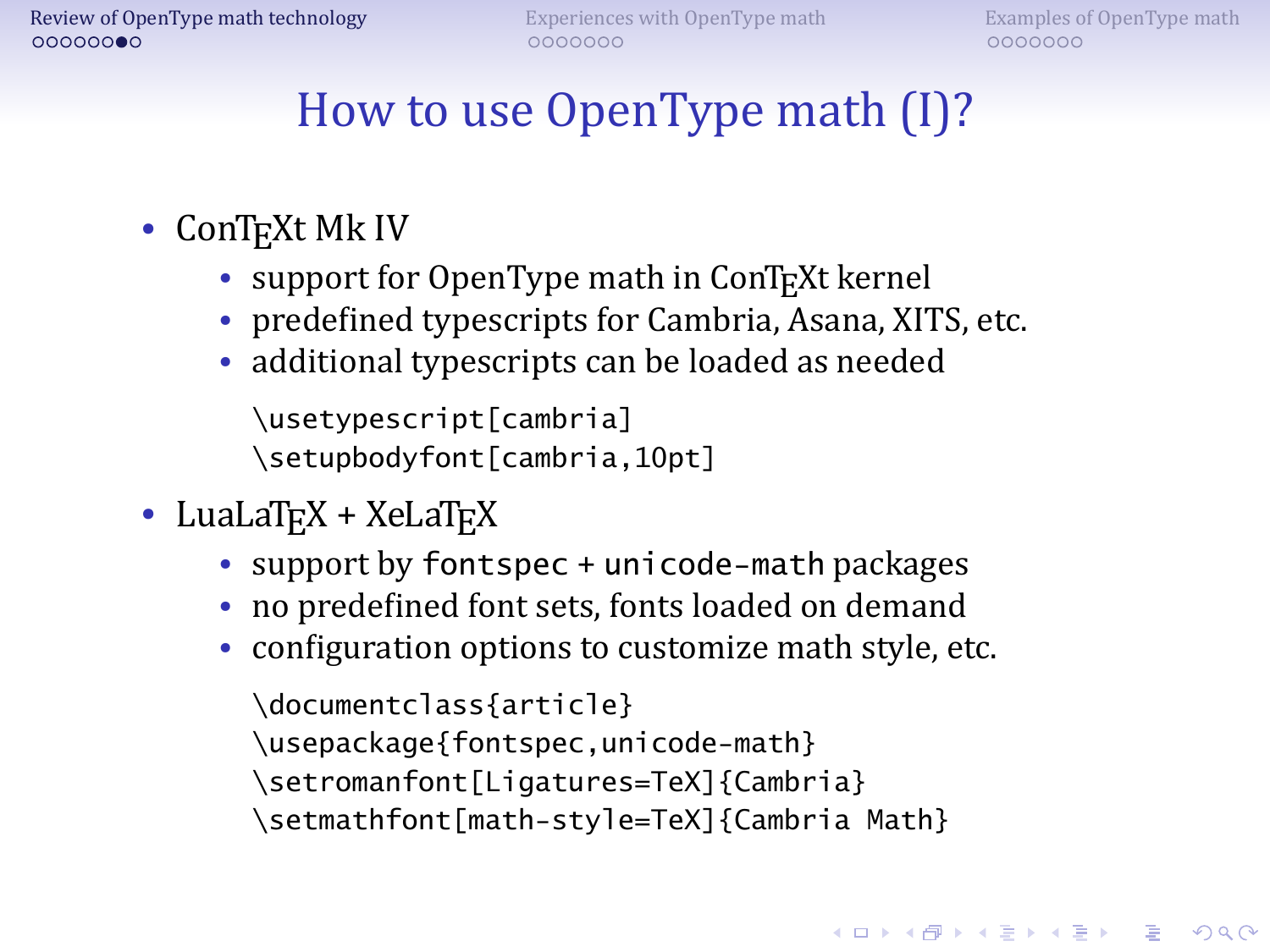**KORK ERKER IN SACK** 

## How to use OpenType math (II)?

- 3 choices of T<sub>F</sub>X engines + macro packages
	- LuaT<sub>EX</sub> with ConT<sub>EXt</sub>
	- LuaT<sub>E</sub>X with LuaLaT<sub>E</sub>X
	- XeT<sub>E</sub>X with XeLaT<sub>E</sub>X
- 4 choices of OpenType text + math fonts
	- Cambria + Cambria Math
	- XITS + XITS Math
	- TG Pagella + Asana Math
	- TG Pagella + Neo Euler
- more choices of fonts to come
	- Lucida Bright + Lucida Math
	- Latin Modern + LM Math
	- TeX Gyre + TG Math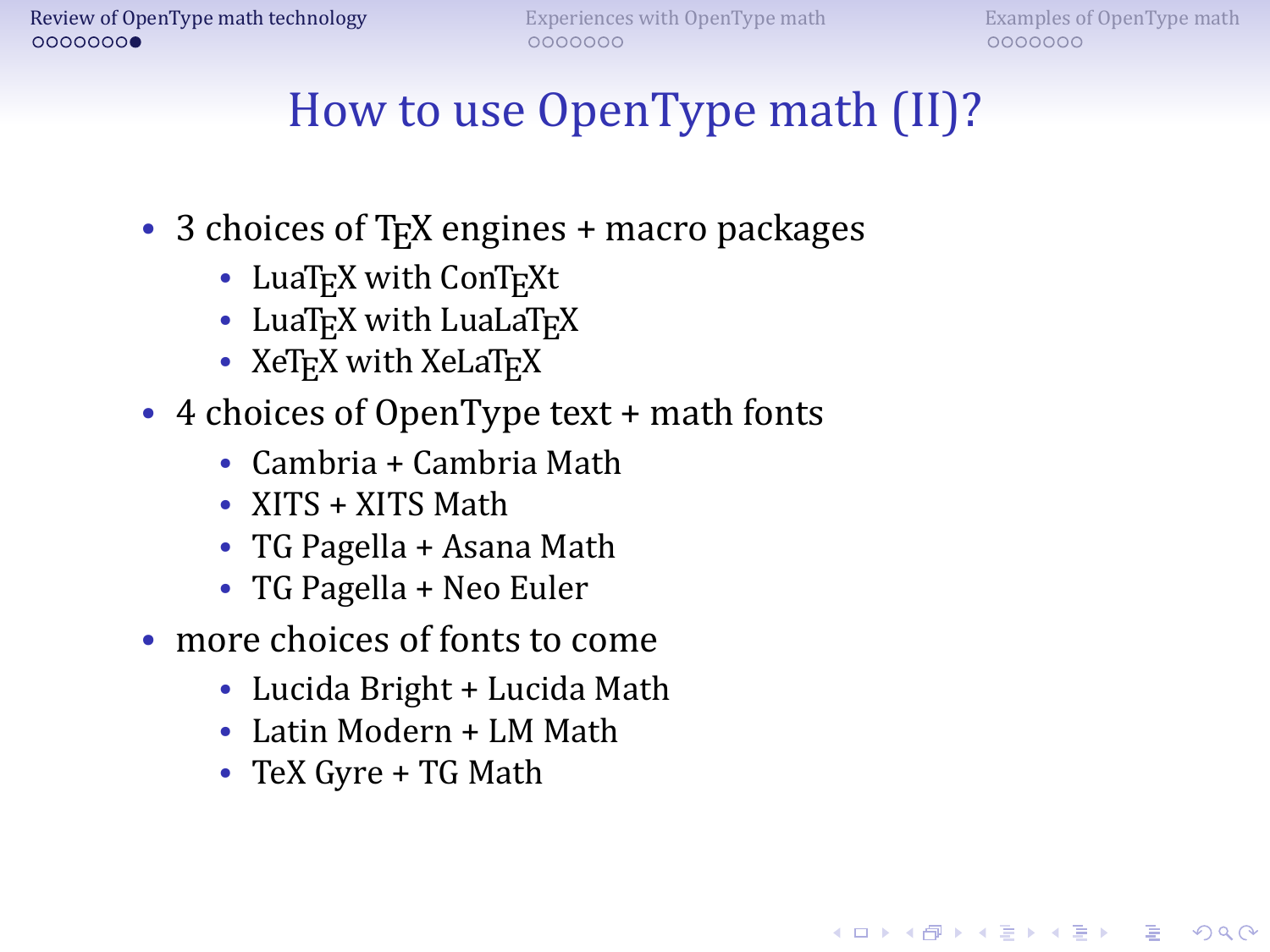## Experiences with OpenType math

- Experiences testing OpenType math
	- Testing of OpenType math = Testing of a complex system
- <span id="page-10-0"></span>• Possible causes of testing problems
	- Problems with T<sub>E</sub>X engines
	- Problems with macro packages
	- Problems with OpenType fonts
	- Font-loading problems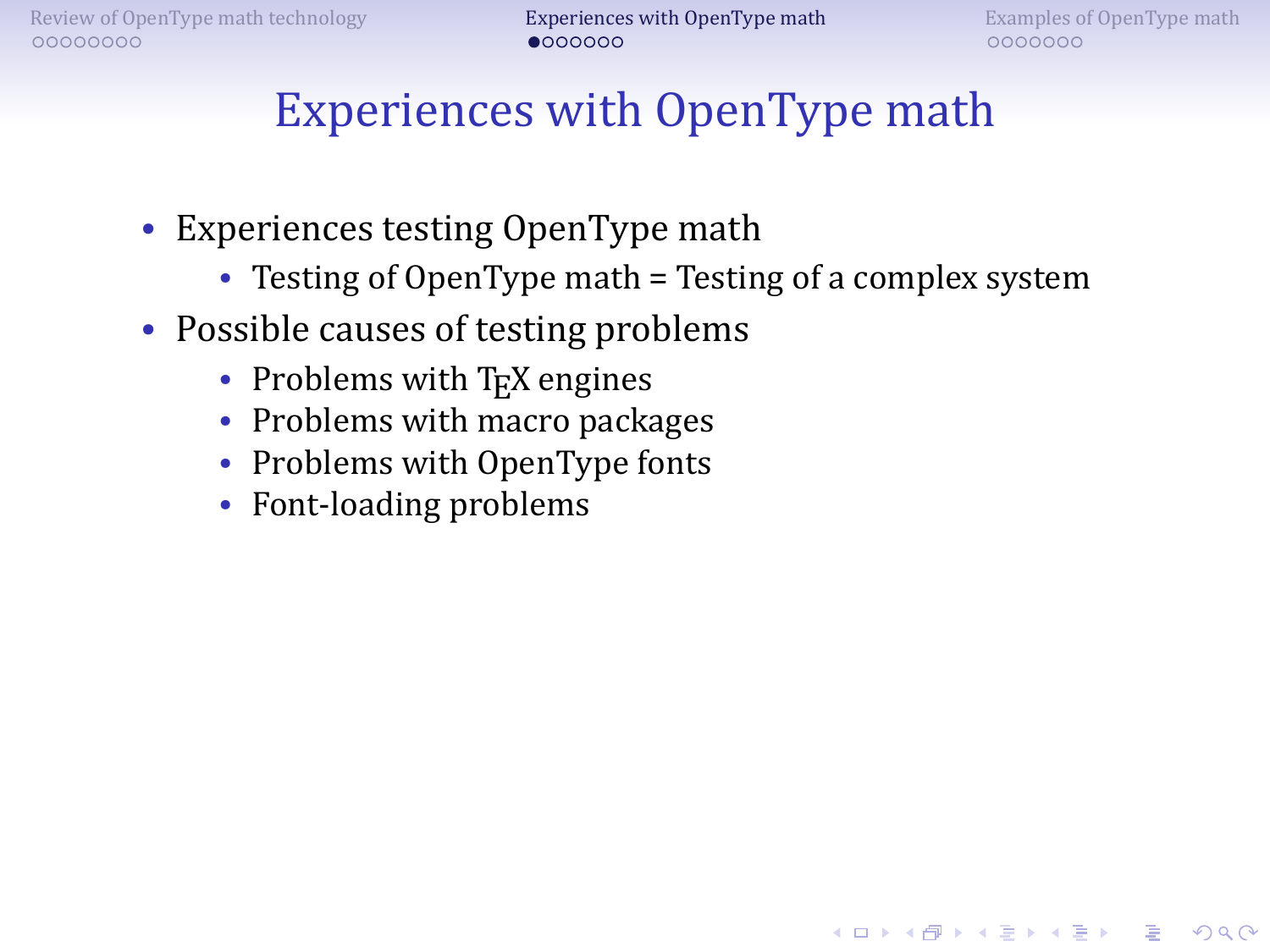0000000

**KORKA SERVER ORA** 

## Problems with T<sub>E</sub>X engines (I)

Fatal engine problems (crashes)

- XeTFX: 64-bit binaries crashing with segfaults
	- Status: unresolved (broken) in TFX Live 2010
	- Workaround: use 32-bit binaries instead
	- Solution: patch available, wait for TFX Live 2011
- LuaT<sub>E</sub>X: crashing when loading empty fonts
	- Status: fixed in LuaT<sub>E</sub>X 0.61
	- Solution: update LuaT<sub>E</sub>X from TL Contrib
- LuaT<sub>F</sub>X: crashing when calling os . execute
	- Status: fixed in LuaT<sub>EX</sub> 0.70
	- Workaround: \directlua{os.execute = nil}
	- Solution: update  $T_FX$  Live packages frequently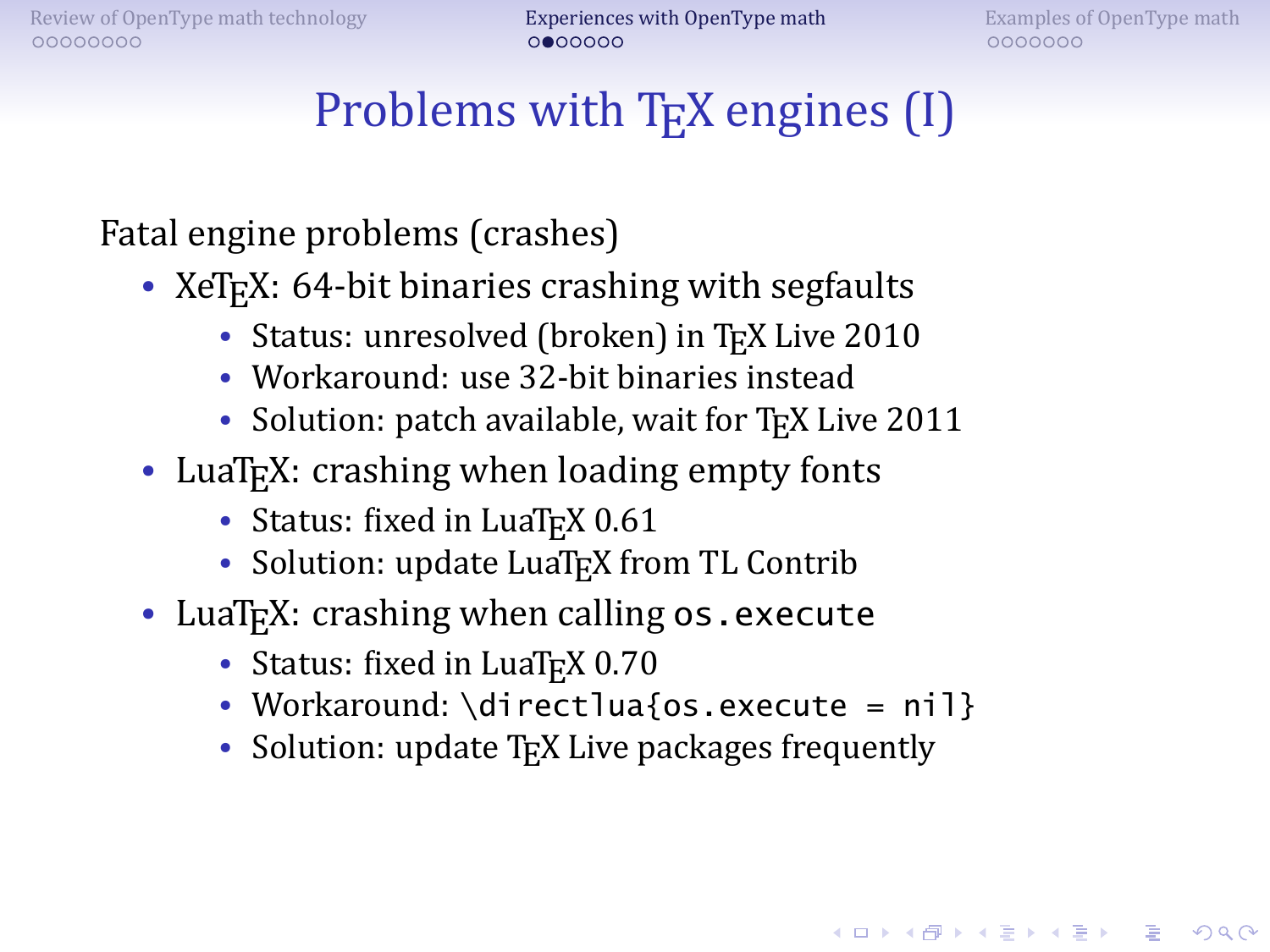0000000

**KORKA SERVER ORA** 

## Problems with T<sub>E</sub>X engines (II)

Non-fatal engine problems (mis-features)

- LuaT<sub>F</sub>X: Incorrect size of big delimiters
	- Problem: off-by-one error (skipped last size)
	- Status: fixed in LuaTFX 0.61
	- Solution: update LuaT<sub>E</sub>X from TL Contrib
- XeT<sub>E</sub>X: Inconsistent alignment of super-/subscripts
	- Problem: shift depends on ascenders/descenders
	- Status: unresolved in XeT<sub>E</sub>X engine
	- Workaround: add empty groups in math input
- XeT<sub>F</sub>X: Incorrect size of wide math accents
	- Problem: width of accents includes super-/subscripts
	- Status: unresolved in  $XeT$ <sub>E</sub>X engine
	- Workaround: add empty groups in math input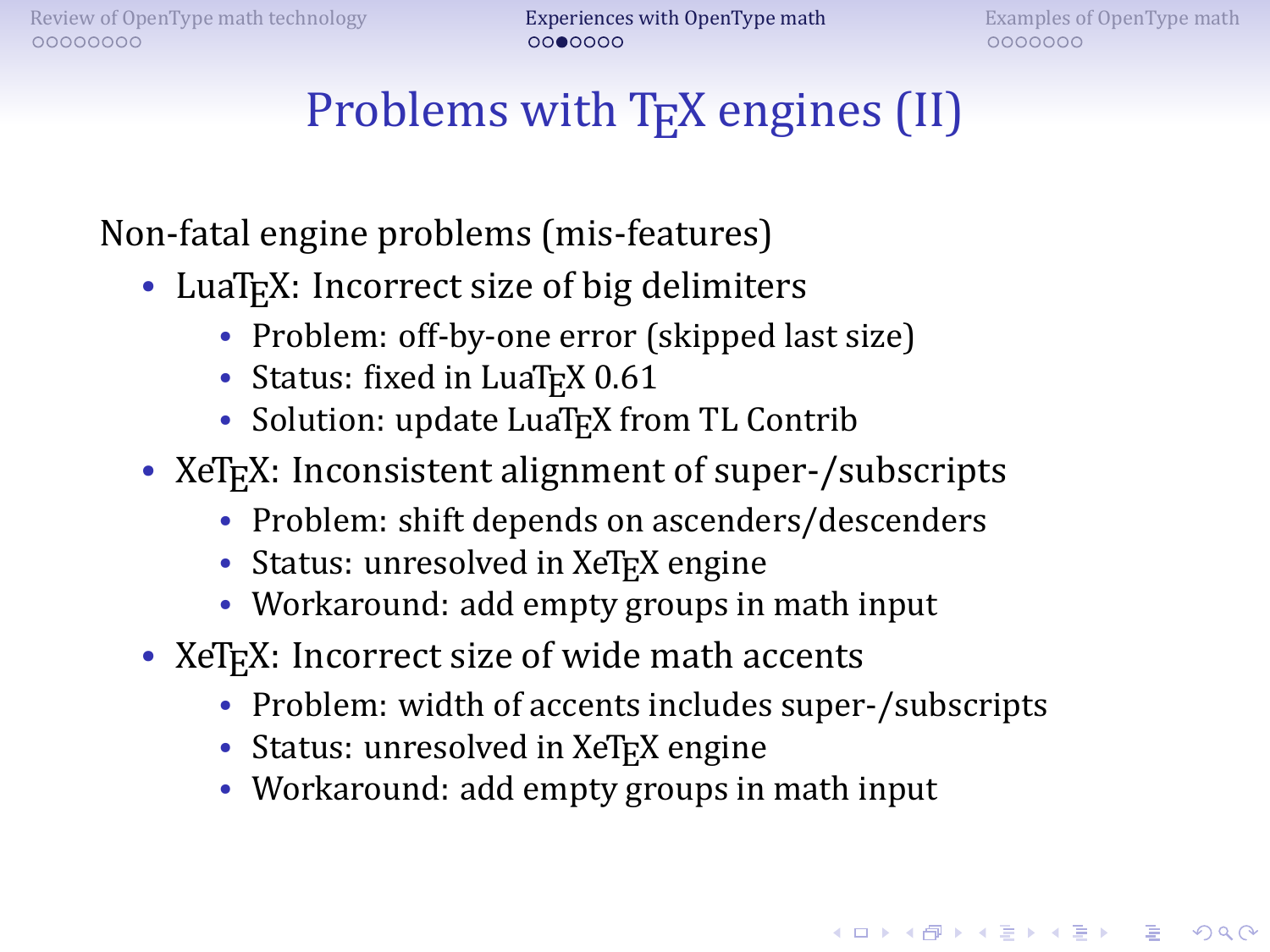**A DIA 4 BIA A BIA DE A POLO** 

### Problems with macro packages

Macro problems (mis-features)

- unicode-math: Incorrect font metrics with XeTFX
	- Problem: OpenType math fonts loaded into family 4 but font metrics in XeTFX taken from families 2+3
	- Workaround: add explicit font loading
	- Status: fixed in recent versions of unicode-math
	- Solution: update T<sub>E</sub>X Live packages
- luaotfload: Incorrect mapping of font weights
	- Problem: demibold not recognized as bold series
	- Workaround: add explicit font names for BoldFont
	- Status: fixed in recent versions
	- Solution: update T<sub>E</sub>X Live packages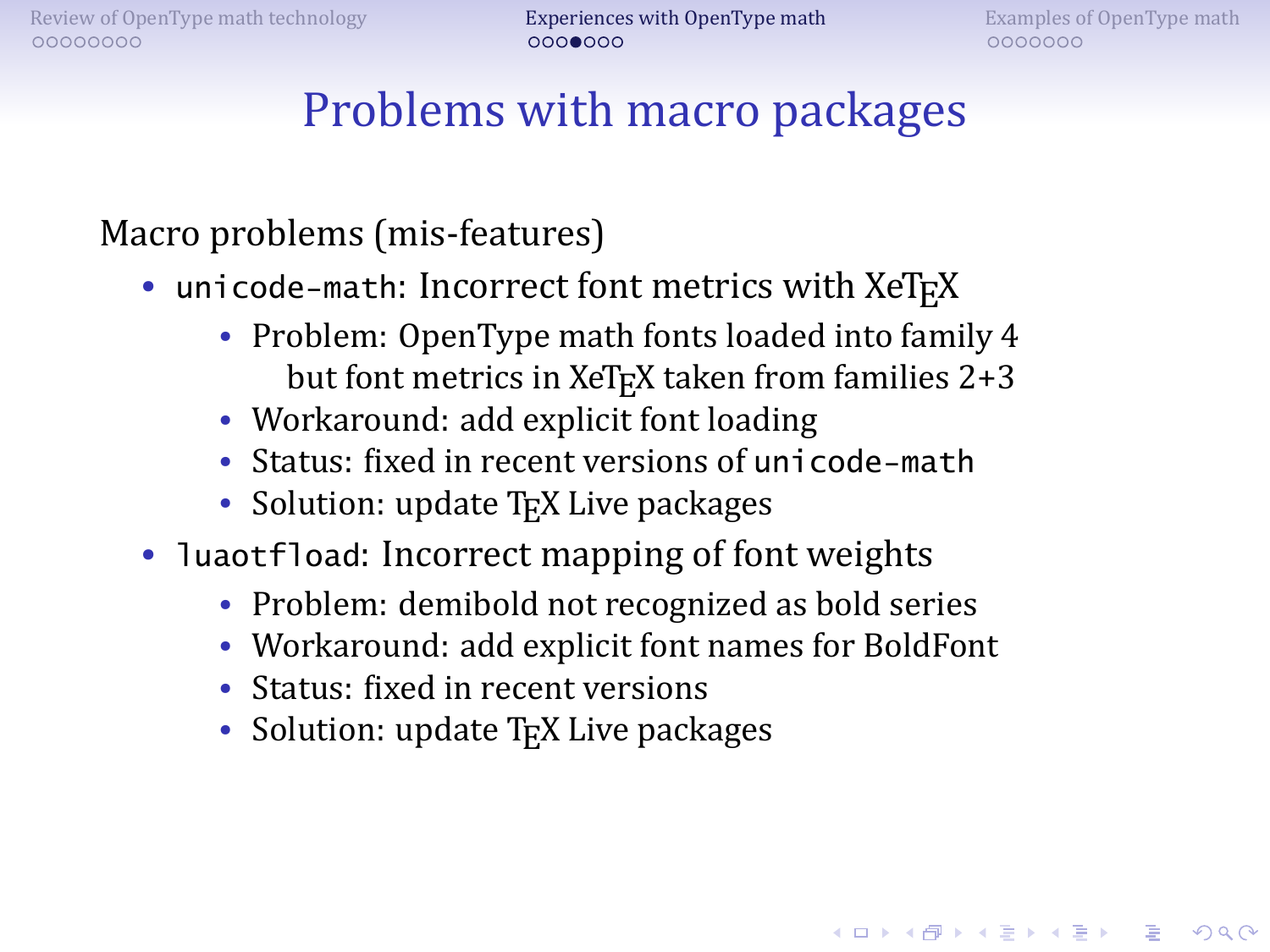## Problems with OpenType fonts (I)

Font parameter issues (mis-features)

- Cambria Math: Incorrect size of display operators
	- Problem: Incorrect value of DisplayOperatorMinHeight
	- Workaround: modify parameter value on font loading
	- Status: fixed in ConTFXt, but not in luaotfload
	- Solution: adopt existing fix from font-pat.lua
- Asana Math: Incorrect size of display operators
	- Status: fixed in recent versions
	- Solution: update  $T_FX$  Live packages
- XITS Math: Incorrect values of some math parameters
	- Status: fixed in recent versions
	- Solution: update  $T_FX$  Live packages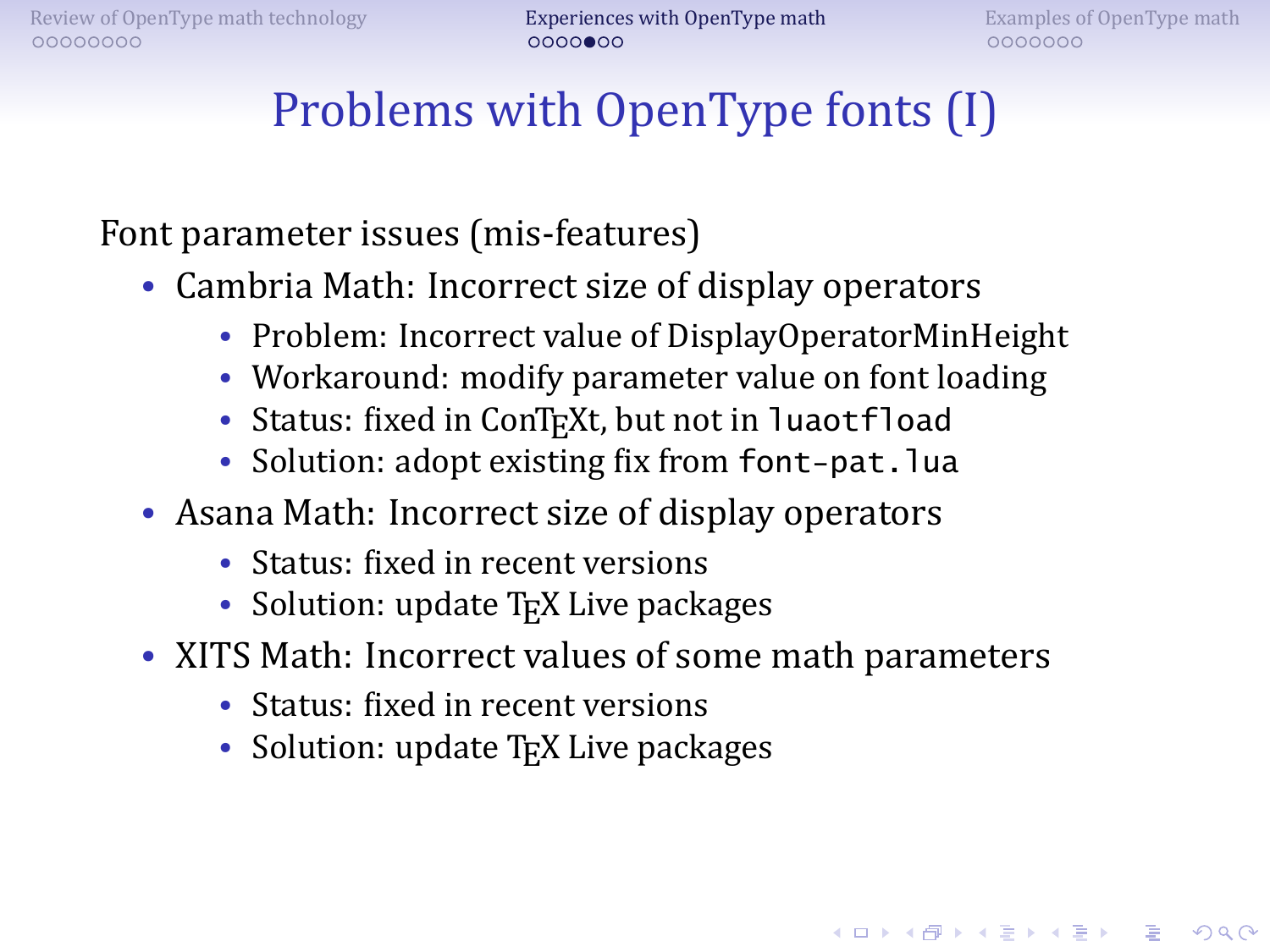## Problems with OpenType fonts (II)

#### Font encoding issues

- Incorrect shape of partial sign (upright vs. italic)
	- Problem: Inconsistencies in Unicode font tables
	- Status: correct in some fonts, incorrect in others
	- Solution: unlikely to be fixed anytime soon
- Inconsistent symbol and alphabet coverage
	- Problem: different fonts provide different subsets
		- some math alphabets missing or incomplete
		- missing alphabets may be substituted or disappear
		- some symbols missing in some fonts or alphabets
		- missing symbols may disappear without trace
	- Status: correct in some fonts, incorrect in others
	- Solution: check your documents and log files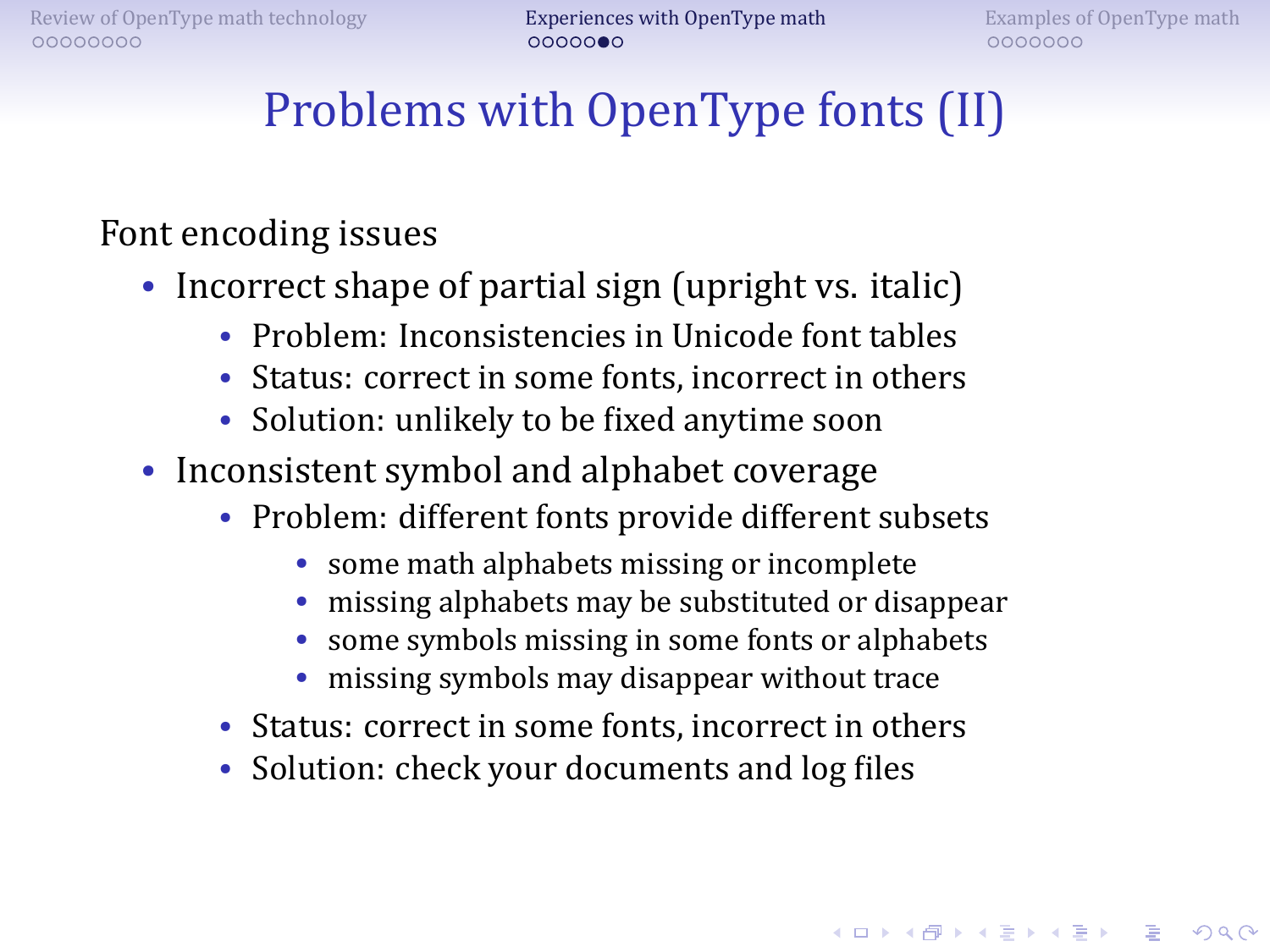# Problems with OpenType fonts (III)

### Font loading issues

- Font loading in XeT<sub>F</sub>X:
	- uses fontconfig library to locate OpenType fonts
	- may need to edit fonts.conf to add texmf-local tree
	- may need to run fc-cache to refresh font cache
- Font loading in LuaT<sub>E</sub>X:
	- uses kpathsea library to locate OpenType fonts
	- uses fonts/opentype to load \*.otf fonts (e.g. Euler)
	- uses fonts/truetype to load \*.ttc fonts (e.g. Cambria)
	- uses Lua-based font cache (luaotfload)
- Font loading in  $ConTrXt$ :
	- does not use fontconfig or kpathsea libraries
	- uses Lua-based file cache and font cache (luatools)
	- uses fonts.conf to locate font path of system fonts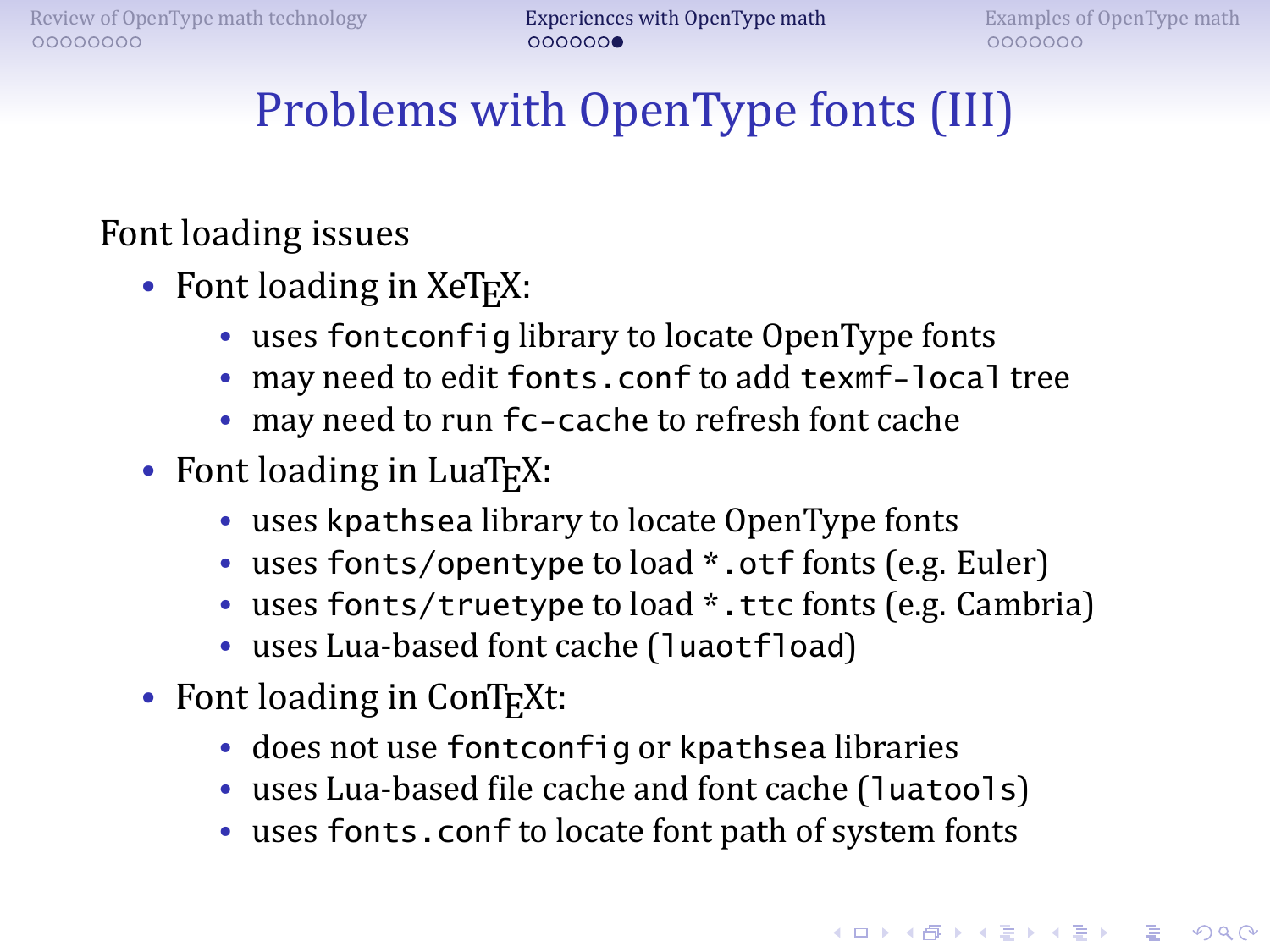## Examples of testing OpenType math

- 3 choices of T<sub>F</sub>X engines + macro packages
	- LuaT<sub>EX</sub> with ConT<sub>EXt</sub>
	- LuaT<sub>E</sub>X with LuaLaT<sub>E</sub>X
	- XeT<sub>E</sub>X with XeLaT<sub>E</sub>X
- 2 choices of comparing the quality
	- Comparing LuaLaT<sub>EX</sub> vs. ConT<sub>EXt</sub>
	- Comparing LuaLaT<sub>E</sub>X vs. XeLaT<sub>E</sub>X
- <span id="page-17-0"></span>• 4-5 choices of OpenType text + math fonts
	- Cambria + Cambria Math
	- XITS + XITS Math
	- TG Pagella + Asana Math
	- TG Pagella + Neo Euler
	- Lucida Bright + Lucida Math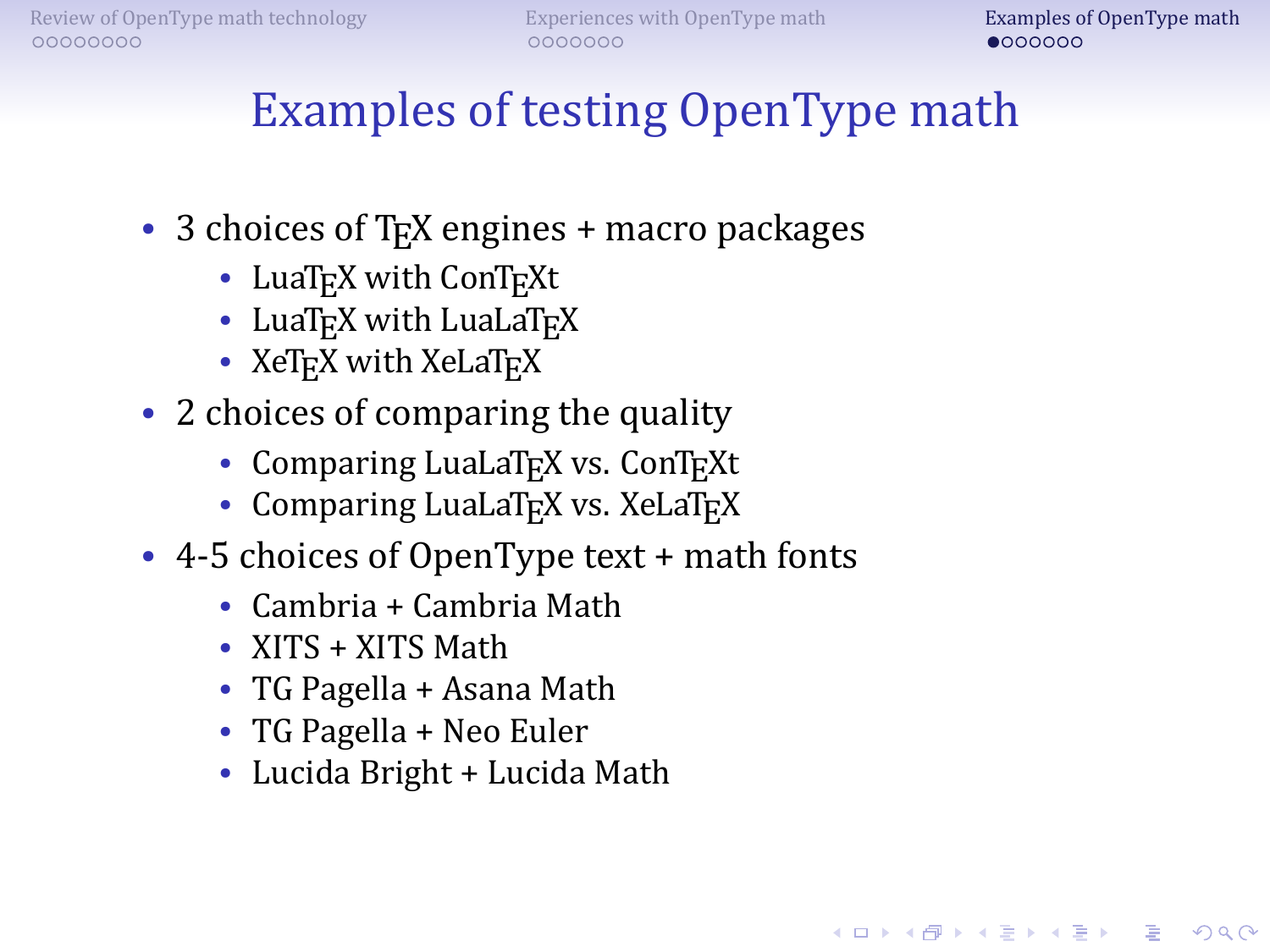## Comparing the quality of OpenType math

- Comparing LuaLaT<sub>E</sub>X vs. ConT<sub>E</sub>Xt:
	- different user interface (unicode-math vs. ConTFXt)
	- similar font loading code (luaotfload vs. ConTEXt)
	- same underlying  $T_F X$  engine (LuaT<sub>F</sub>X in both cases)
	- same implementation of math algorithms
- Expectations
	- similar input expected to produce similar output
	- BUT: cannot use identical input for test document
	- primarily used for verification of bugs/features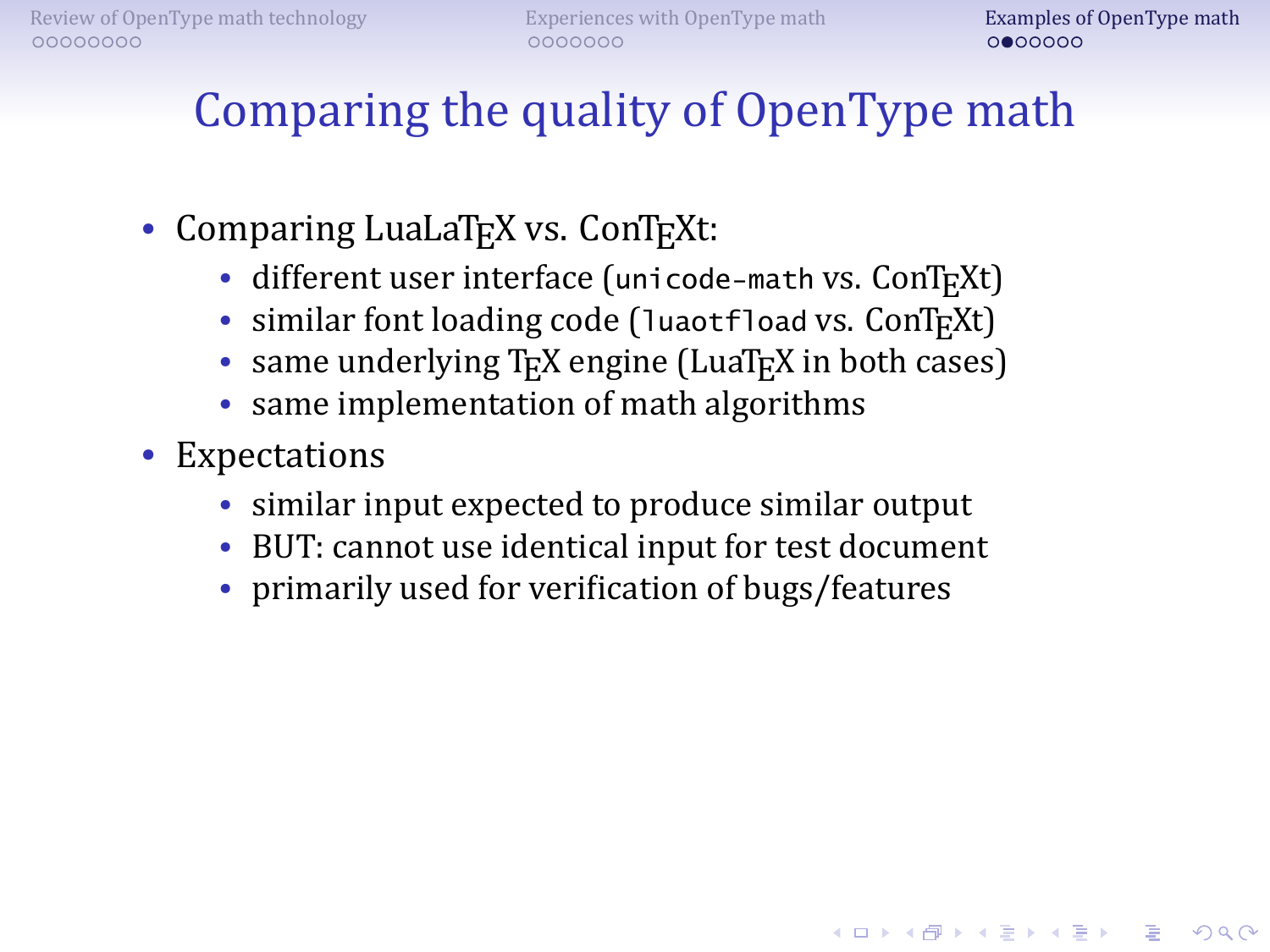# Comparing the quality of OpenType math

- Comparing LuaLaT<sub>E</sub>X vs. XeLaT<sub>E</sub>X:
	- same user interface (unicode-math in both cases)
	- different font loading code (luaotfload vs. XeTEX)
	- different underlying  $T_FX$  engines (LuaT<sub>EX</sub> vs. XeT<sub>EX</sub>)
	- different implementations of math algorithms
- Expectations
	- same input expected to produce different output
	- BUT: same input can be processed unchanged
	- primarily used for discovery and analysis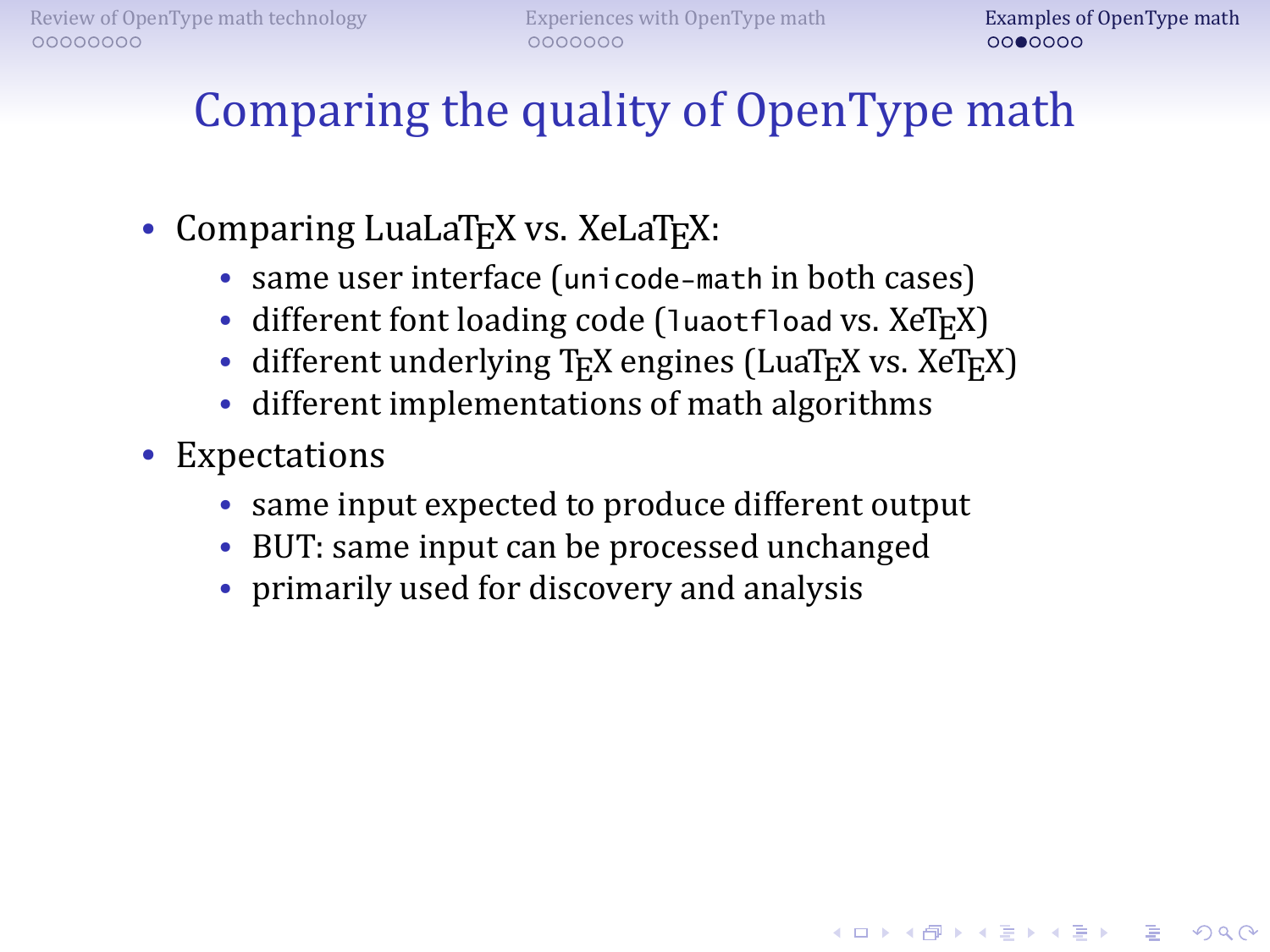# Methods of testing OpenType math (I)

- Systematic Testing
	- not enough time to do systematic testing
	- too much tedious work needed for full test
	- too many possibilities / combinations to test
- Sampling vs. Testing
	- create test document for sampling of notations
	- typeset same test document with each font
	- typeset same test document with each engine
	- inspect and compare test results
- Coverage Testing
	- create test document for all math alphabets
	- typeset same test document with each font
	- inspect for missing alphabets or symbols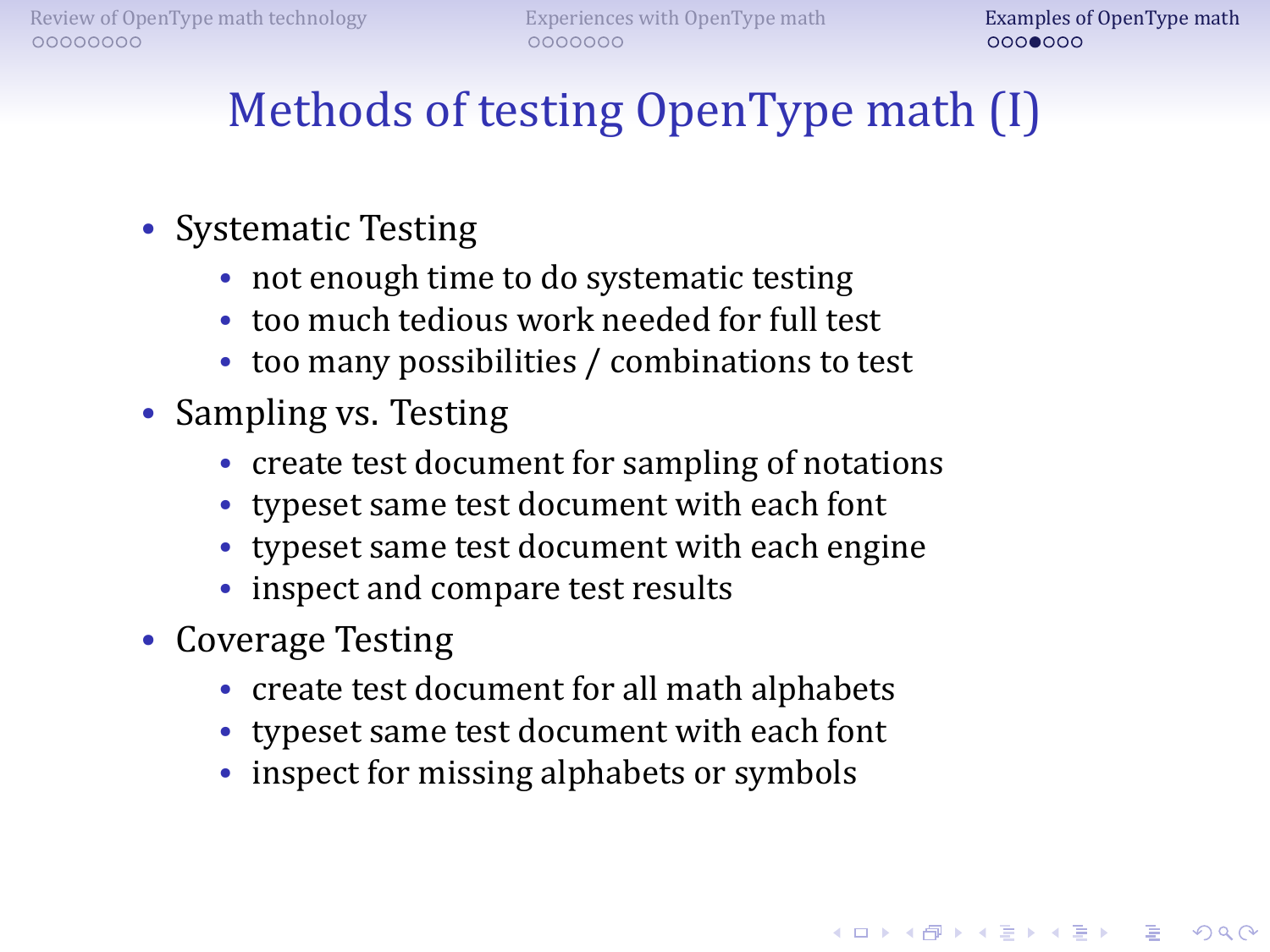**A DIA 4 BIA A BIA DE A POLO** 

# Methods of testing OpenType math (II)

- Analysis of test results
	- inspect results of test documents for bugs
	- compare results of test documents for quality
- Analyzing large-scale effects
	- large-scale effects easy to find by visual inspection
	- usually caused by problems in engines, fonts, macros
	- usually possible to avoid or fix by workarounds
- Analyzing small-scale effects
	- small-scale effects only visible after fixing large-scale
	- effects can be highlighted in multi-color overlays
	- some effects caused by problems in fonts or macros
	- some effects expected due to engine differences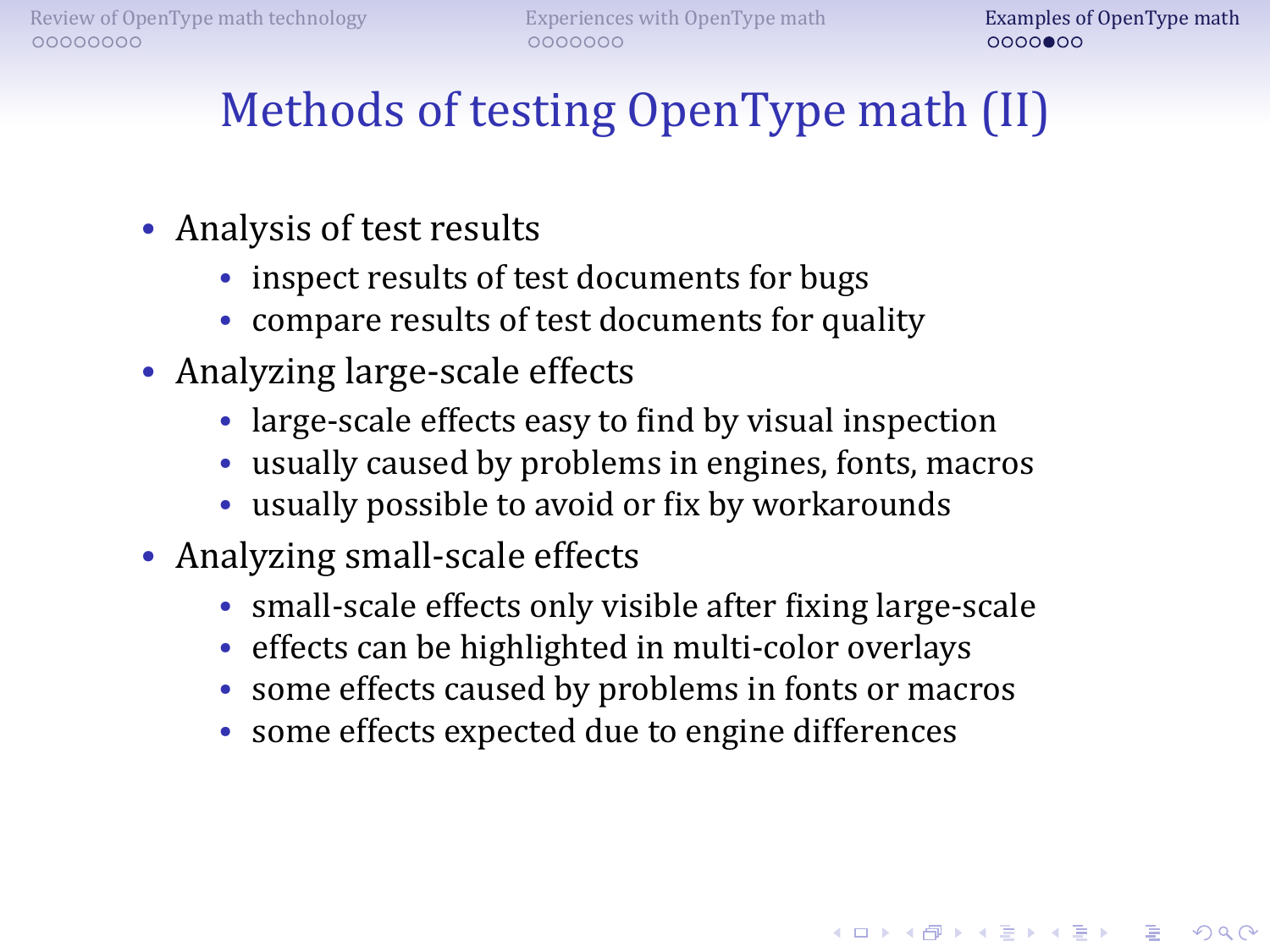# Results of testing OpenType math (I)

- Original goal
	- study effects on quality of different implementations
	- XeT<sub>F</sub>X makes only limited use of OpenType math
	- LuaT<sub>E</sub>X provides full support of OpenType math
- Observations
	- most large-scale effects caused by bugs (unintentional)
	- remaining small-scale effects smaller than expected
- Next Steps
	- remaining effects caused by engine differences
	- remaining effects need further detailed study
	- results of comparison remain inconclusive for now